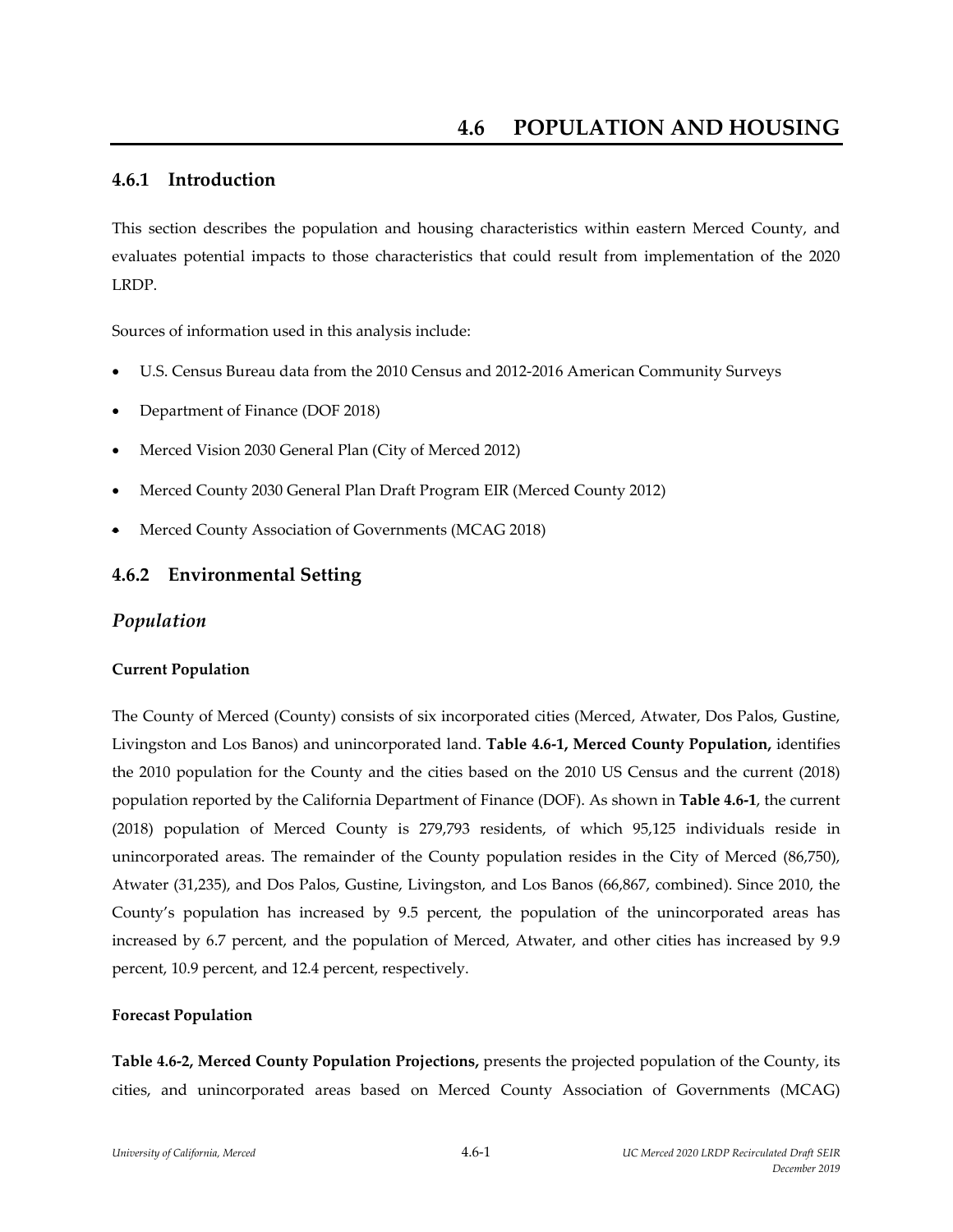forecasts. As shown in the table between 2018 and 2030, the County population (including unincorporated areas) is forecast to increase by 19.4 percent to 334,443 residents; the population of the unincorporated areas is forecast to increase by 21.2 percent to 115,315 residents; and the population of Merced, Atwater, and other cities is anticipated to increase by 18.7 percent, 17.8 percent and 18.7 percent, respectively, over the same period (MCAG 2018). These forecasts prepared by MCAG incorporate the most up to date background data from the U.S. Census Bureau, the Internal Revenue Service and the California Vital Statistics Query System. They incorporate feedback from Merced County along with the incorporated cities within the County.

#### **Table 4.6‐1 Merced County Population**

|                            | 2010        | 2018    |
|----------------------------|-------------|---------|
|                            | (US Census) | (DOF)   |
| City of Merced             | 78,958      | 86,750  |
| City of Atwater            | 28,168      | 31,235  |
| Other Cities <sup>1</sup>  | 59,500      | 66,867  |
| <b>Total Cities</b>        | 166,626     | 184,852 |
| Unincorporated Area        | 89,167      | 95,125  |
| <b>Total Merced County</b> | 255,793     | 279,977 |

*Source: US Census Bureau 2010; California Department of Finance 2018.*

*<sup>1</sup> Other cities include Dos Palos, Gustine, Livingston, and Los Banos.*

### **Table 4.6‐2 Merced County Population Projections**

|                             | 2018 <sup>2</sup> | 2020    | 2030    | 2035    |
|-----------------------------|-------------------|---------|---------|---------|
| City of Merced              | 86,750            | 89.719  | 102,952 | 109,986 |
| City of Atwater             | 31.235            | 32.037  | 36,803  | 39,331  |
| Other Cities <sup>1</sup>   | 66.867            | 68.400  | 79.373  | 85,201  |
| <b>Total for All Cities</b> | 184.852           | 190.156 | 219.128 | 234,518 |
| Unincorporated County       | 95.125            | 100,900 | 115,315 | 122.978 |
| <b>Total Merced County</b>  | 279.977           | 291,056 | 334.443 | 357,496 |

*Source: MCAG, 2018 Regional Transportation Plan for Merced County.*

*<sup>1</sup> Other cities include Dos Palos, Gustine, Livingston, and Los Banos.*

*<sup>2</sup> California Department of Finance*

The City of Merced anticipated growth within the Merced Specific Urban Development Plan (SUDP) in the currently adopted Merced Vision 2030 General Plan (2012). In the adopted General Plan, the City of Merced projected that the population of Merced would approach 159,900 by 2030 (City of Merced 2012). Should the City's population increase to 159,900 by 2030, it would represent an increase of 84.3 percent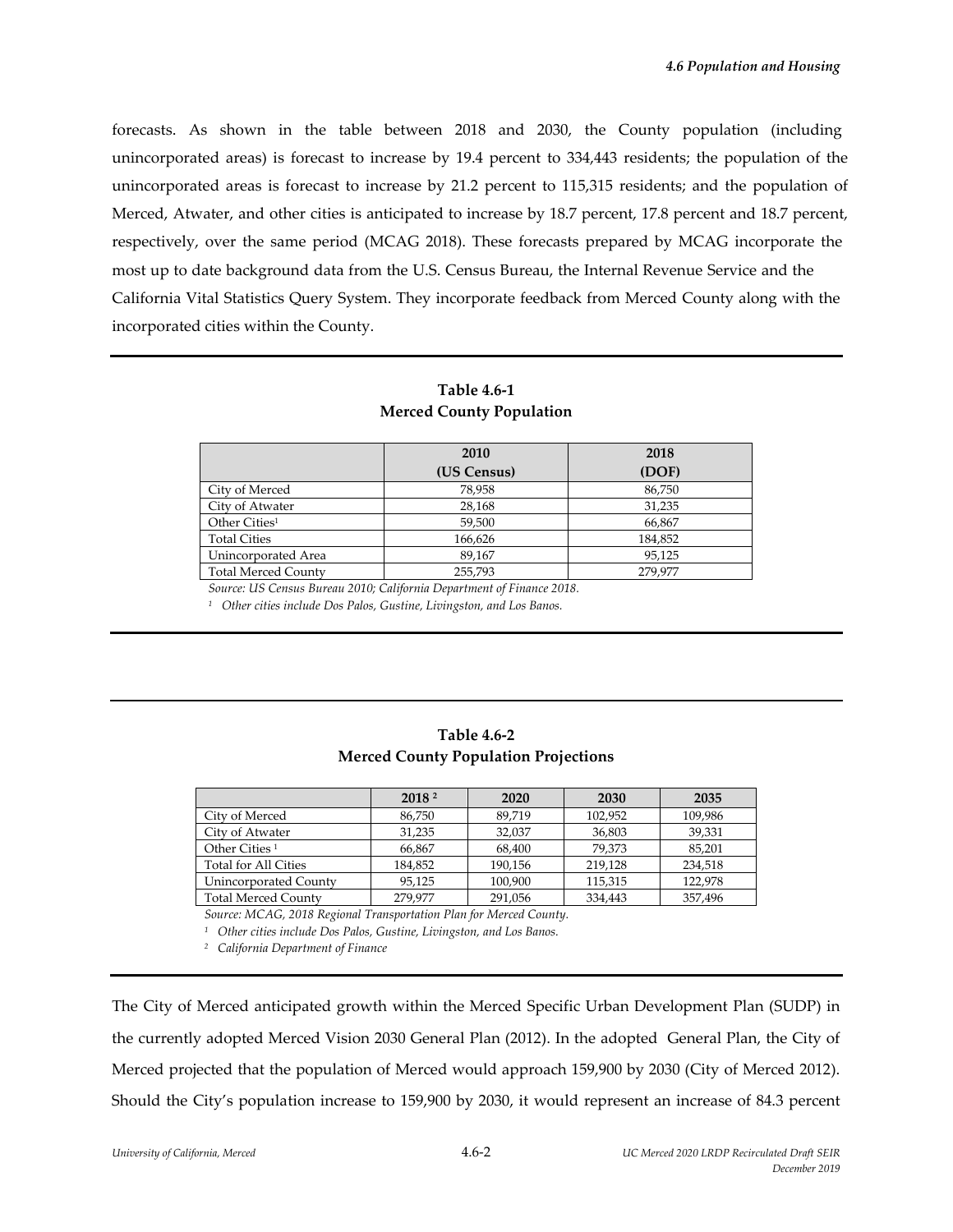between 2018 and 2030. The campus is included in the Merced SUDP, and the City's General Plan reported a campus population of up to 25,000 students. As shown in **Table 4.6‐2**, MCAG forecasts, which are more recent and reflect lower growth rates, include a lower estimate of 102,952 residents for the City by 2030. MCAG forecasts are updated every two years and typically reflect the most accurate population forecasts for the cities and Merced County.

## *Housing*

#### **Current Supply**

**Table 4.6‐3, Merced County Housing Stock,** presents the number of dwelling units located within Merced County. As of January 1, 2018, based on California Department of Finance data, there are 85,927 dwelling units within Merced County, of which 28,525 are located in unincorporated areas. The City of Merced contains 27,863 dwelling units, Atwater contains 10,130 dwelling units, and the remaining cities contain 19,409 dwelling units.

| <b>Table 4.6-3</b>                 |
|------------------------------------|
| <b>Merced County Housing Stock</b> |

|                            | 2010        | 2018   |
|----------------------------|-------------|--------|
|                            | (US Census) | (DOF)  |
| City of Merced             | 27,446      | 27,863 |
| City of Atwater            | 9.771       | 10,130 |
| Other Cities <sup>1</sup>  | 18,482      | 19,409 |
| <b>Total Cities</b>        | 55,699      | 57,402 |
| Unincorporated Area        | 27.999      | 28,525 |
| <b>Total Merced County</b> | 83,698      | 85,927 |

*Source: US Census Bureau 2010; California Department of Finance 2018.*

*<sup>1</sup> Other cities include Dos Palos, Gustine, Livingston, and Los Banos.*

#### **Housing Projections**

The City of Merced does not prepare projections of additional housing that could be built in the future. However, an estimate of additional housing in the City that could be considered foreseeable can be derived based on the applications that are on file with the City for new housing development. Based on proposed and pending projects that are listed in **Table 4.0‐1, Cumulative Project List** in **Section 4.0**, about 3,662 units would be added to the housing stock of the City.

The State Housing Law requires the preparation of the Regional Housing Needs Assessment (RHNA) by the local council of governments, in this case MCAG. The RHNA quantifies the need for housing within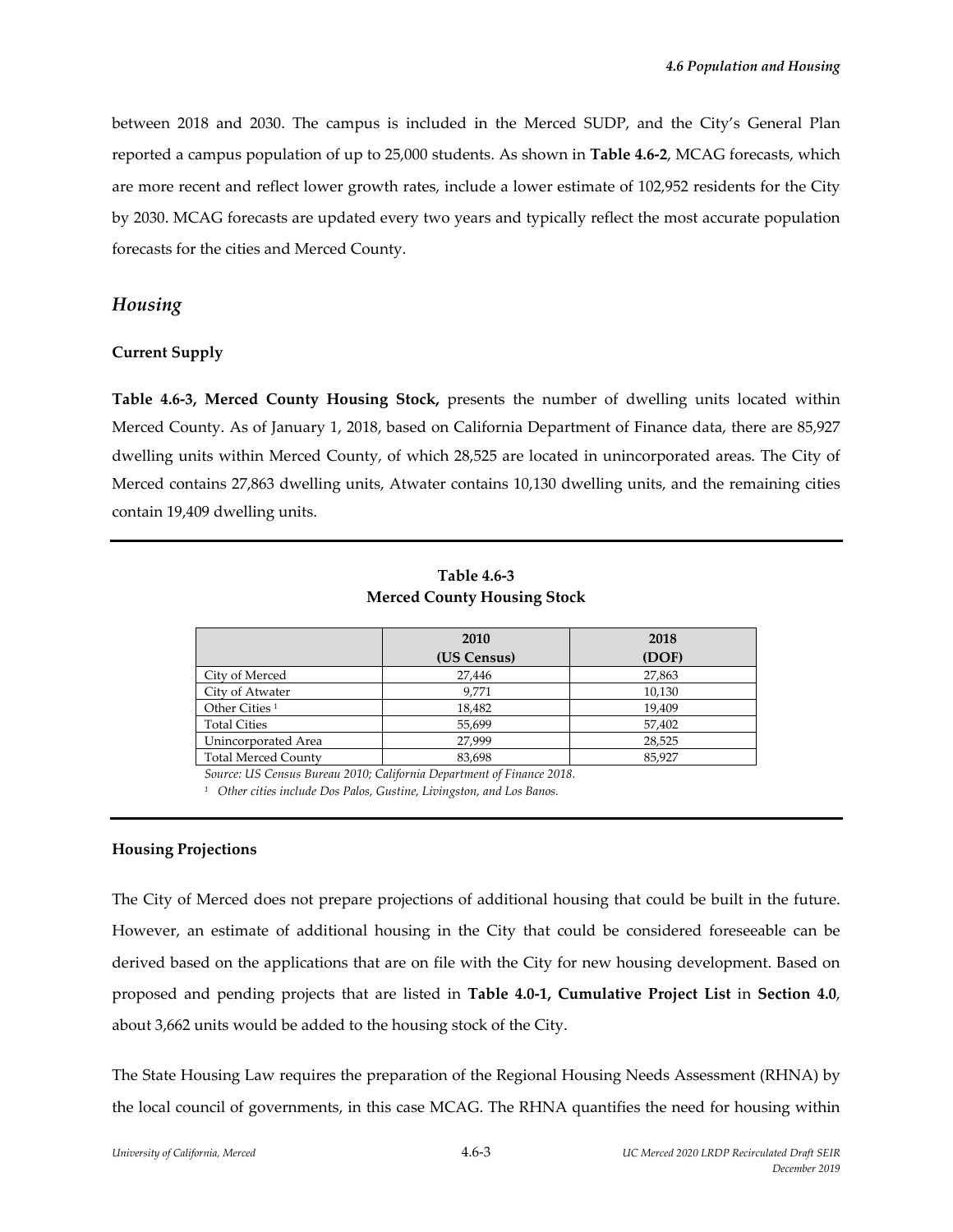each jurisdiction during specified planning periods. Communities use the RHNA in land use planning, prioritizing local resource allocation, and in deciding how to address identified existing and future housing needs resulting from population, employment and household growth. The City complies with the State Housing Law and RHNA and updates its Housing Element periodically. The latest update of the Housing Element was completed in 2016. The Housing Element includes the City of Merced's RHNA for the period of 2014 to 2023 for low-income units and concludes that the City has sufficient sites zoned appropriately to accommodate the RHNA requirement of 2,303 units for extremely low‐, very low‐ and low‐income housing. The City's General Plan Housing Element also notes that vacant land designated for residential uses within the City could accommodate between 6,523 and 12,636 additional dwelling units (City of Merced 2016).

With regard to housing in unincorporated County areas in the vicinity of the campus, according to the County about 105 dwelling units could be developed in the Bellevue corridor within the timeframe of the 2020 LRDP. In 2019, VST commenced an application process with Merced County for the development of the former University Community North, with the purpose of developing a mixed‐use project south of the campus. VST's application is not included in the Cumulative Project List, however, as VST's application had not been submitted at the time of publication of the NOP and scoping for this SEIR.

**Table 4.6‐4, Merced County Housing Projections**, presents MCAG projections which indicate that county-wide the number of dwelling units is projected to increase by approximately 14,265 units between 2020 and 2030, and housing stock in the City of Merced would increase by approximately 4,900 dwelling units during the same period. This number is consistent with the City's General Plan which, as stated above, shows that land zoned for residential development in the City could accommodate a substantially higher number of housing units.

|                            | 2018 <sup>2</sup> | 2020   | 2030    |
|----------------------------|-------------------|--------|---------|
| City of Merced             | 27,863            | 30,545 | 35,416  |
| City of Atwater            | 10,130            | 10,853 | 12.599  |
| Other Cities <sup>1</sup>  | 19.409            | 20.898 | 24.510  |
| <b>Total Cities</b>        | 57.402            | 62.296 | 72.525  |
| Unincorporated County      | 28,525            | 29.393 | 33.429  |
| <b>Total Merced County</b> | 85.927            | 91,689 | 105.954 |

## **Table 4.6‐4 Merced County Housing Projections**

*Source: MCAG, 2018 Regional Transportation Plan for Merced County.*

*<sup>1</sup> Other cities include Dos Palos, Gustine, Livingston, and Los Banos.* 

*<sup>2</sup> California Department of Finance*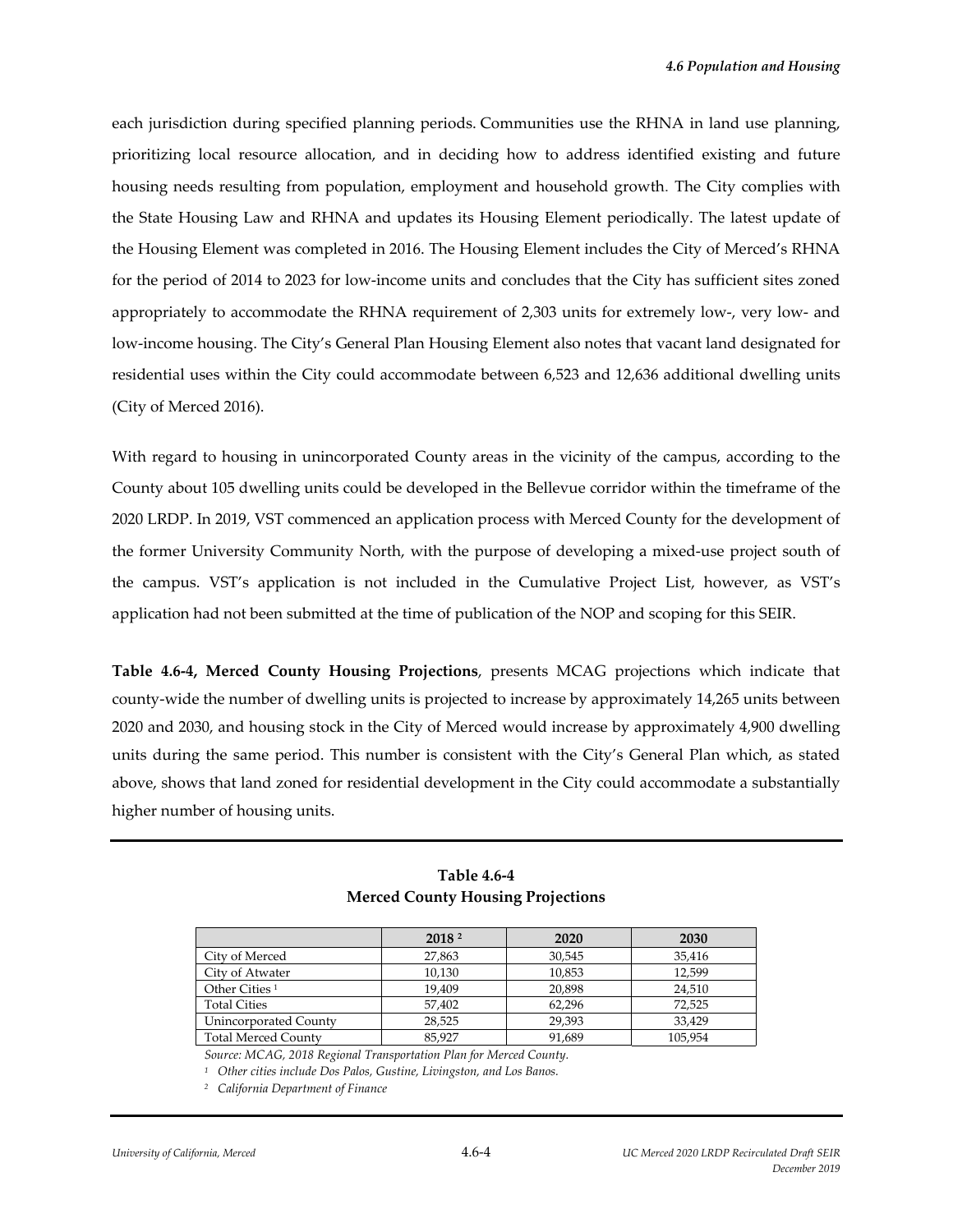#### **Housing Vacancy Rates**

According to the Merced County General Plan Housing Element, housing vacancy rates historically have ranged from an average of 8.3 percent in 2000 to 11.2 percent in 2013 in the unincorporated areas of the County and 5.8 percent in 2000 to 9.4 percent in 2013 in the incorporated areas of the County. **Table 4.6‐5, Housing Vacancy Rates,** presents housing vacancy rates for the City of Merced and Merced County based on the California Department of Finance estimates. The table also reports comparable vacancy rates for the state as a whole. As shown, housing vacancy rates for the City of Merced are lower than comparable rates for the County and state as a whole.

| Year              | City of Merced (%) | Merced County (%) | State of California (%) |
|-------------------|--------------------|-------------------|-------------------------|
| 2014              | 5.8                |                   |                         |
| 2015              | 4.3                | b.4               | 72                      |
| 2016              | 3.6                | 5.9               | 7.1                     |
| 2017              |                    |                   | 72                      |
| 2018              |                    |                   |                         |
| Source: DOF 2018. |                    |                   |                         |

**Table 4.6‐5 Housing Vacancy Rates**

## *Employment*

**Table 4.6‐6, 2016 Merced County Employment,** identifies the number of employed persons residing in Merced County in 2016 based on the 2012‐2016 American Community Survey, the most recent data available. The total number of employed residents in Merced County in 2016 was 97,146 persons, of which 34,198 resided in unincorporated areas. The remainder of the employed population resided in Merced (29,020); Atwater (10,795); and Dos Palos, Gustine, Livingston, and Los Banos (23,133, combined).

| Table 4.6-6                   |  |
|-------------------------------|--|
| 2016 Merced County Employment |  |

|                            | <b>Employed Residents</b> |  |  |
|----------------------------|---------------------------|--|--|
| City of Merced             | 29,020                    |  |  |
| City of Atwater            | 10,795                    |  |  |
| Other Cities <sup>1</sup>  | 23,133                    |  |  |
| <b>Total Cities</b>        | 62.948                    |  |  |
| Unincorporated Area        | 34.198                    |  |  |
| <b>Total Merced County</b> | 97.146                    |  |  |

*Source: US Census Bureau 2016.*

*<sup>1</sup> Other cities include Dos Palos, Gustine, Livingston, and Los Banos.*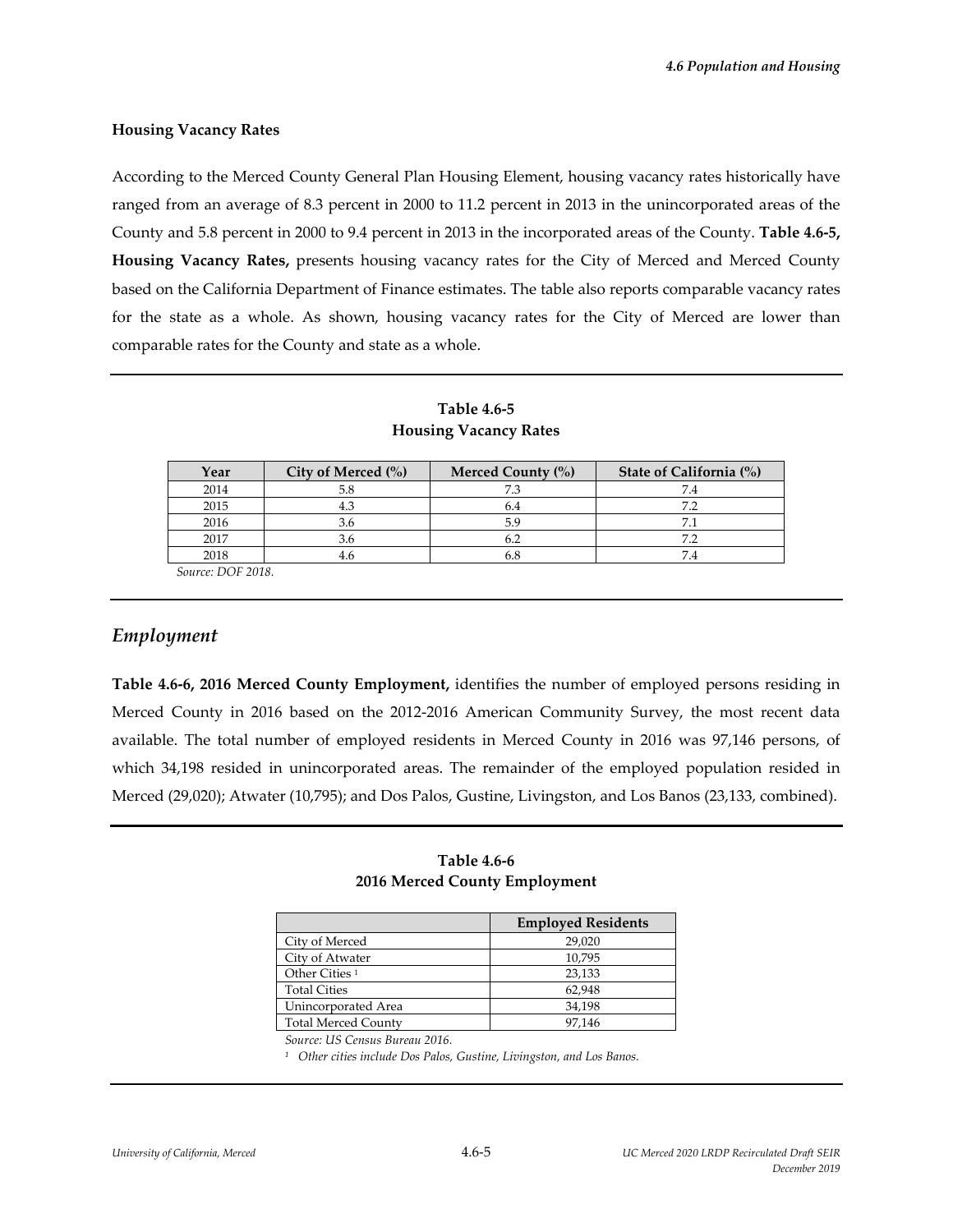According to MCAG, the number of jobs within Merced County totaled 72,864 in 2015, of which 23,995 resided in unincorporated areas. The remainder of jobs were located in Merced (29,693); Atwater (5,002); and Dos Palos, Gustine, Livingston, and Los Banos (14,174, combined). The number of jobs by city and unincorporated area is not readily available. As shown in **Table 4.6‐7, Merced County Employment Projections**, based on MCAG projections, employment is anticipated to increase to 137,200 jobs by 2030.

#### **Table 4.6‐7 Merced County Employment Projections**

|                                                                                                 | 2010   | 2020    | 2030    |  |  |
|-------------------------------------------------------------------------------------------------|--------|---------|---------|--|--|
| Merced County <sup>1</sup>                                                                      | 95.200 | 116.800 | 137.200 |  |  |
| Source: MCAG, 2007 Regional Transportation Plan for Merced County.                              |        |         |         |  |  |
| <sup>1</sup> Employment projections by city/unincorporated area are not available from $MCAG$ . |        |         |         |  |  |

The unemployment rate in Merced County has been high historically. Based on data from the California Employment Development Department (EDD) the average annual unemployment rates for Merced County have ranged between 9.3 percent and 10.1 percent in the last 10 years compared to the average annual unemployment rates for State of California which ranged from 4.8 percent to 5.4 percent over the same period (EDD 2018). As of August 2018, the County's unemployment rate was 7.0 percent (EDD 2018).

# **4.6.3 Regulatory Considerations**

## *State Regulations*

#### **Regional Housing Needs Allocation Plan**

California General Plan law requires each city and county to have land zoned to accommodate a fair share of the regional housing need. The share is known as the Regional Housing Needs Allocation and is based on a Regional Housing Needs Allocation Plan (RHNA Plan) developed by councils of government. MCAG is the lead agency for developing the RHNA Plan for the County. The 2009 LRDP is accounted for in the current housing need projections developed by MCAG as part of the 2015‐2023 RHNA Plan. If approved, the 2020 LRDP would be included as part of future housing need projections developed by MCAG.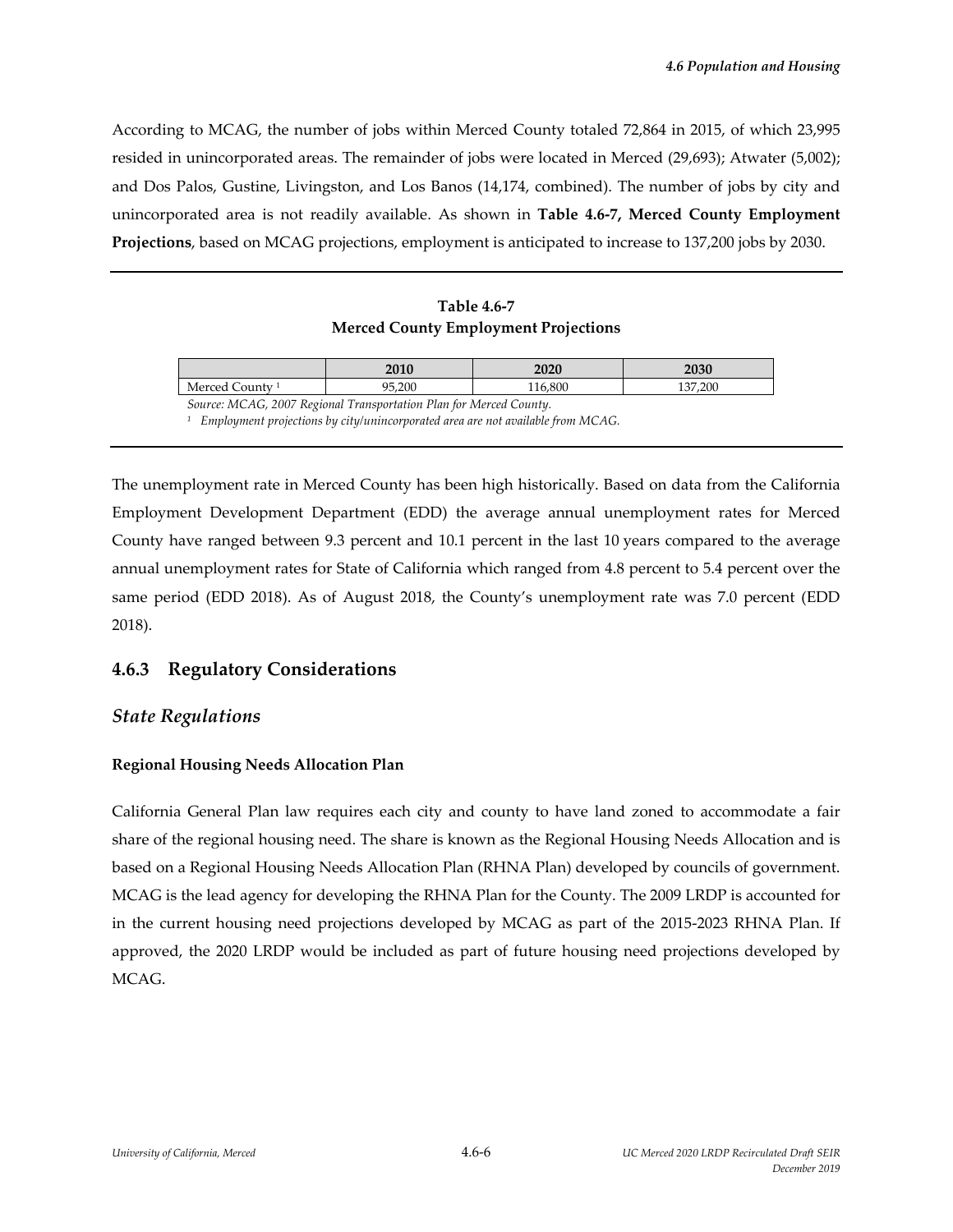## *Local Plans and Policies*

### **University of California President's Housing Initiative**

On January 20, 2016, the University of California announced a housing initiative aimed at supporting current students and future enrollment growth across the UC system. Through the Housing Initiative, UC expects to expand the pool of student housing over the next four years (through 2020), and to accelerate the timetable for completing student housing developments that are already in the planning phase. Current estimates project that UC could add nearly 14,000 new affordable student housing beds to the campuses' stock by fall 2020, and one of the initiative's central tasks will be accelerating this timeline. This includes the creation of new beds for undergraduates in residence halls and the addition of more graduate student housing and other apartments that are generally open to all students. Communities around California for years have faced the challenge of ensuring sufficient affordable housing for residents. Housing availability is in particularly short supply in some of the communities that are home to UC campuses.

The Housing Initiative addresses those circumstances by harnessing the expertise and resources of the UC system to accelerate the creation of affordable student housing at every UC campus. The Housing Initiative provides an ambitious target for new student housing within the 10‐campus UC system and does not set individual targets or policy numbers for any campus. In 2016, UC Merced began student housing projects within the framework of the Merced 2020 Project that would provide up to 1,680 new beds. The additional beds provided as part of the 2020 Project fulfils the Merced Campus's obligation under the Housing Initiative to provide additional student beds through 2020.

## **4.6.4 Impacts and Mitigation Measures**

## *Significance Criteria*

This Draft SEIR uses significance criteria derived from Appendix G of the *State CEQA Guidelines*. For the purposes of this Draft SEIR, impacts related to population and housing would be significant if implementation of the 2020 LRDP would:

- Induce substantial unplanned population growth in an area, either directly (for example, by proposing new homes and businesses) or indirectly (for example, through extension of roads or other infrastructure); or
- Displace substantial numbers of existing people or housing, necessitating the construction of replacement housing elsewhere.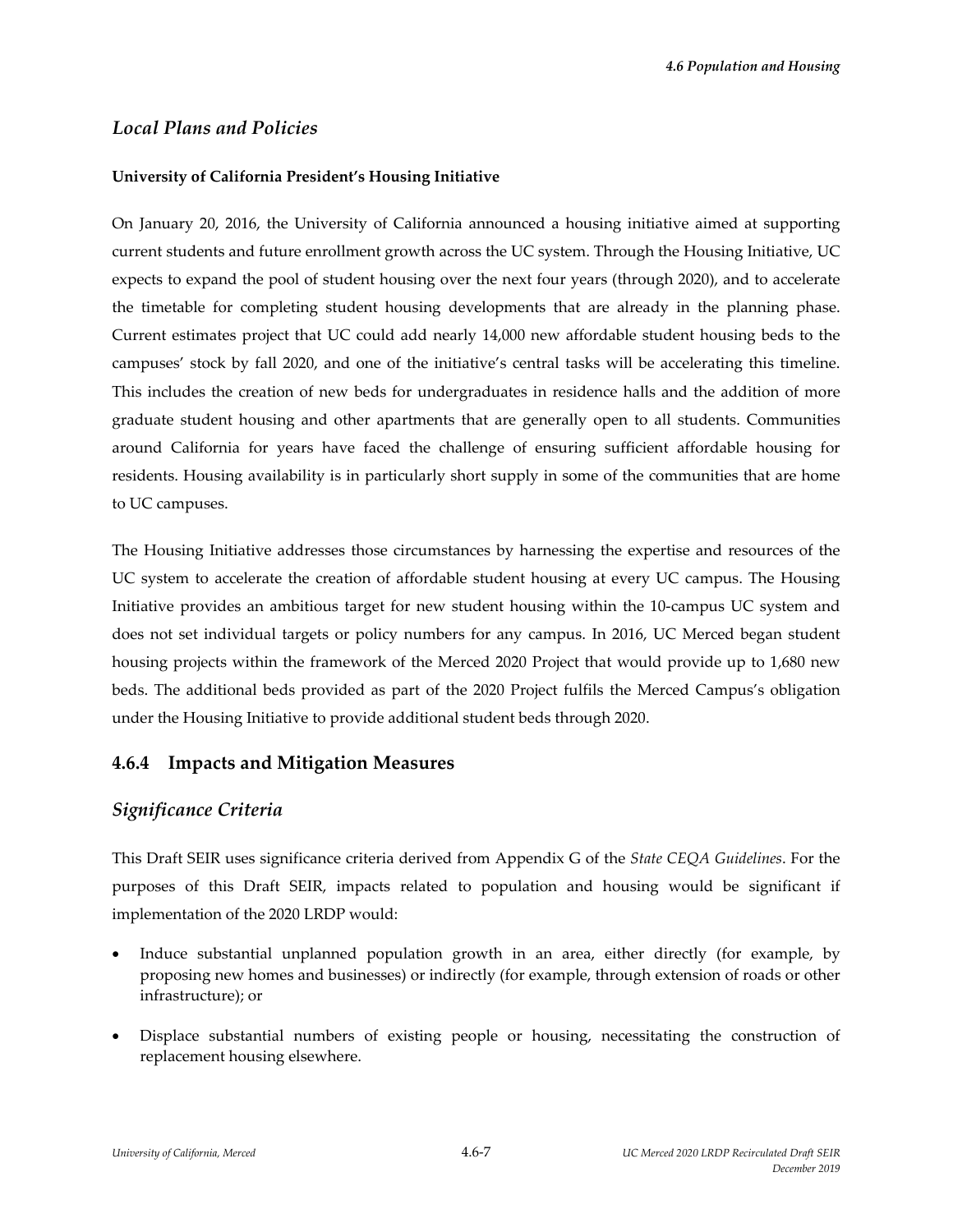## *Issues Not Discussed Further*

The following CEQA checklist issues are not evaluated further in this Draft SEIR because they are adequately addressed in the 2009 LRDP EIS/EIR.

 Displace substantial numbers of existing people or housing, necessitating the construction of replacement housing elsewhere.

Impacts on the displacement of people or housing from development of the campus and University Community North sites were evaluated in the 2009 LRDP EIS/EIR and no impacts were found related to this criterion. Except for student housing on campus, no dwelling units or businesses are currently situated on the campus site, and thus no housing units, residents or employees would be displaced. This impact is adequately addressed in the 2009 LRDP EIS/EIR.

# *Methodology*

Various data sources were reviewed to describe existing conditions in the project region related to population and housing. As noted in **Section 4.8, Transportation**, a GIS analysis of the locations of student and staff residences within Merced and the greater region was conducted based on 2013 place of residence data provided by UC Merced staff. Based on this data, a majority of students (95 percent) and faculty/staff (83 percent) live within 40 miles of the campus. This distance captures all the major cities within Merced, Madera, and Stanislaus Counties. Using this distribution pattern, the new students and employees were distributed among the communities. The number of students, faculty, and staff, along with their dependents that would require housing in the City of Merced was calculated and compared to the number of vacant residential units, approved and pending residential units, and projected residential units in the City to determine if enough housing would be available to meet the demand generated by the campus and well as future development. In addition, the number of students, faculty, and staff, along with their dependents that would demand housing outside the City of Merced but within a 40-mile radius of the campus was calculated and compared to the number of vacant residential units and projected residential units in Merced County, as well as large portions of Madera and Stanislaus Counties.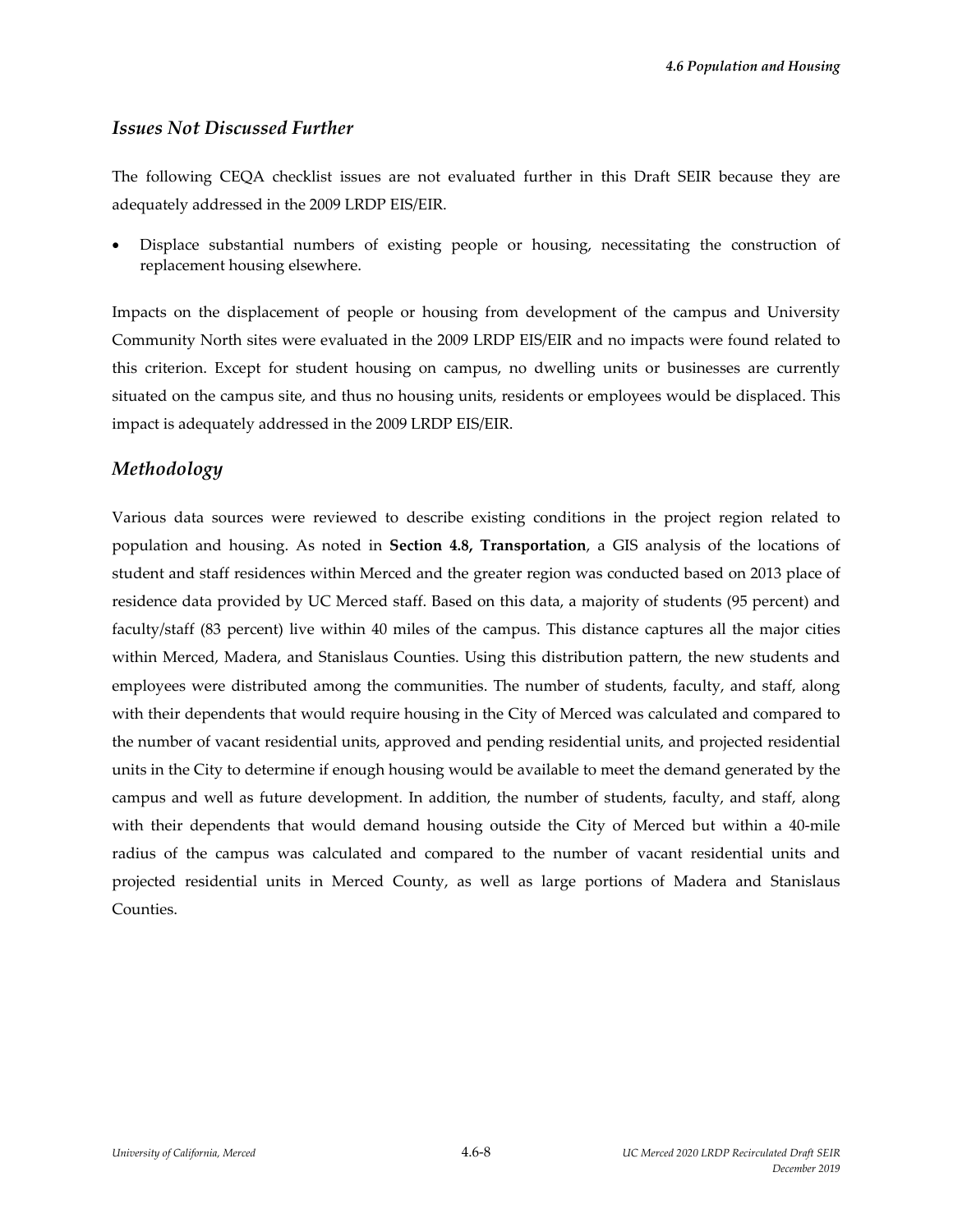# **4.6.5 LRDP Impacts and Mitigation Measures**

# **LRDP Impact PH‐1: Implementation of the 2020 LRDP would not result in substantial unplanned population growth and related demand for housing in the City of Merced and in surrounding communities. (***Less than Significant***)**

The 2009 LRDP EIS/EIR analyzed the potential for campus development under the 2009 LRDP to result in substantial population growth in the City of Merced and Merced County. The analysis under Impact SOC-1 in the 2009 LRDP EIS/EIR was based on the assumption that campus enrollment would increase to 25,000 students by 2030 and that the campus would also have an employee population of 6,560 faculty and staff. The EIS/EIR also estimated students and employees who would be already living in the area and hence would not represent new population and the number of persons who would be new to the area. The EIS/EIR estimated and reported the number of dependents that would accompany the students and employees that would relocate into the City of Merced and the County. The EIS/EIR estimated that a population of 38,044 persons associated with the campus would be added to the area by 2030. The EIS/EIR noted that while this increase was already accounted for in the MCAG projections for the City and the County and was also accounted for in the City's General Plan, this population would represent a substantial population increase within the City and County of Merced. The primary concern with a substantial population increase due to a project is the potential for that increase to result in environmental impacts. The 2009 LRDP EIS/EIR noted that the adjacent University Community would provide all of the housing, retail, and public service needs of this new population, including the indirect/induced population. The development of that community would result in significant and unavoidable impacts, and therefore the substantial population growth due to the proposed campus would result in a significant impact for which no feasible mitigation is available.

As noted in **Section 3.0, Project Description**, UC Merced is now projected to grow at a slower pace than originally anticipated, adding no more than 5,300 additional students between 2020 and 2030, such that by 2030, the enrollment level is expected to be 15,000 students, and the faculty and staff projection for 2030 is also substantially lower than previously projected and analyzed in the 2009 LRDP EIS/EIR. Additionally, while a University Community to house the campus‐related population was envisioned in 2009, such a community has not developed near the campus and it is not foreseeable that such a community would develop within the timeframe of the 2020 LRDP. Given this change in the proposed project and the conditions in which it would be implemented, a revised analysis of the project's population growth and housing impacts is presented below.

According to the significance criteria for evaluating environmental effects, the proposed project's impact related to population would be significant if the proposed project induced substantial unplanned population growth in an area, either directly (for example, by proposing new homes and businesses) or indirectly (for example, through extension of roads or other infrastructure). The direct increase in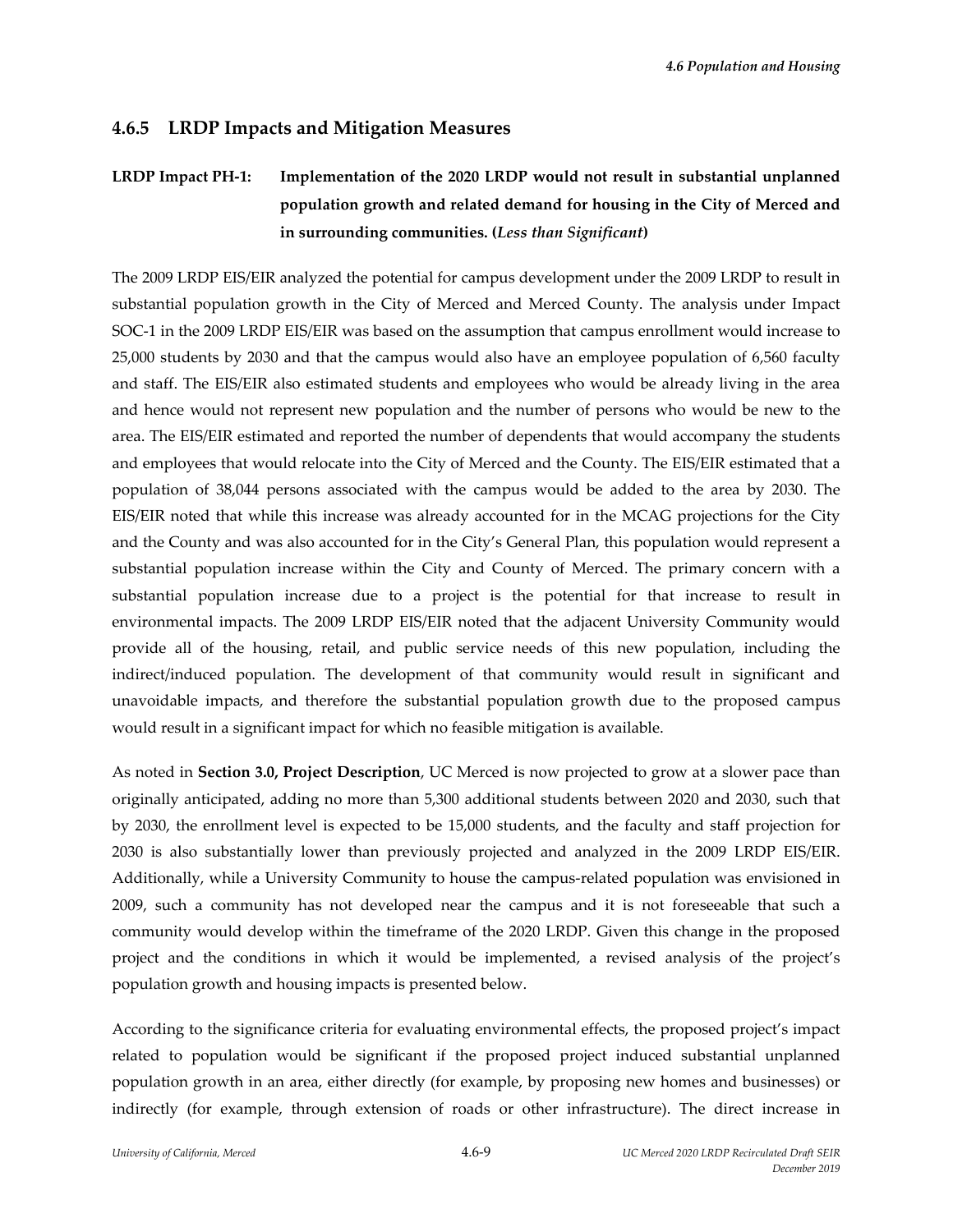population from the growth of the campus is evaluated below. Population growth indirectly induced through extension of roads or other infrastructure is addressed in **Section 6.4, Growth‐Inducing Impacts**.

**Table 4.6‐8, Campus Student Population and Employees,** summarizes enrollment and employment at UC Merced under current and future conditions. In fall 2018, approximately 8,500 students attended UC Merced and there were 1,215 faculty and staff on campus, for a total population of 9,715 persons. By 2030, this is projected to increase to 17,411, an increase of 7,696 persons over current conditions and an increase of 6,431 persons from 2020 conditions.

|                                                   | 2017  | 2018  | 2020   | 2030   | Projected<br><b>Increase</b><br>2020-2030 |
|---------------------------------------------------|-------|-------|--------|--------|-------------------------------------------|
| <b>Commuting Students</b>                         | 5,152 | 4,997 | 4,900  | 7,800  | 2,900                                     |
| <b>Resident Students</b>                          | 2,815 | 3,503 | 4,800  | 7,200  | 2,400                                     |
| Subtotal                                          | 7,967 | 8,500 | 9,700  | 15,000 | 5,300                                     |
| Faculty                                           | 384   | 415   | 440    | 786    | 346                                       |
| Staff (on-campus)                                 | 756   | 800   | 840    | 1,625  | 785                                       |
| Subtotal                                          | 1,140 | 1,215 | 1,280  | 2,411  | 1,131                                     |
| <b>Total Population</b><br>(excluding dependents) | 9.107 | 9,715 | 10,980 | 17,411 | 6,431                                     |

**Table 4.6‐8 Campus Student Population and Employees** 

*Source: University of California, Merced 2019* 

# *Student Population and Housing Demand*

As the table above shows, enrollment is anticipated to increase by 5,300 students between 2020 and 2030. Although some of these students would be graduates from local high schools in the City of Merced and greater Merced County, and some would be transfer students from local community colleges, and therefore already living in the area at the time of initial enrollment, however, for purposes of this analysis, it is conservatively assumed that all new students would be from outside Merced County and would require new housing.

Some of the students relocating from outside the area would be accompanied by a certain number of dependents. It is assumed that 10 percent of students would have families, each with 1.5 dependents. Therefore, a population of 795 dependents would accompany the student population relocating to the area. Combined, a population of 6,095 students and their dependents are anticipated to relocate to the City of Merced and the surrounding area.

The 2020 LRDP plans to provide on-campus housing for at least 50 percent of all enrolled students. UC Merced also has instituted a requirement that all freshmen and sophomores live on campus. Therefore, in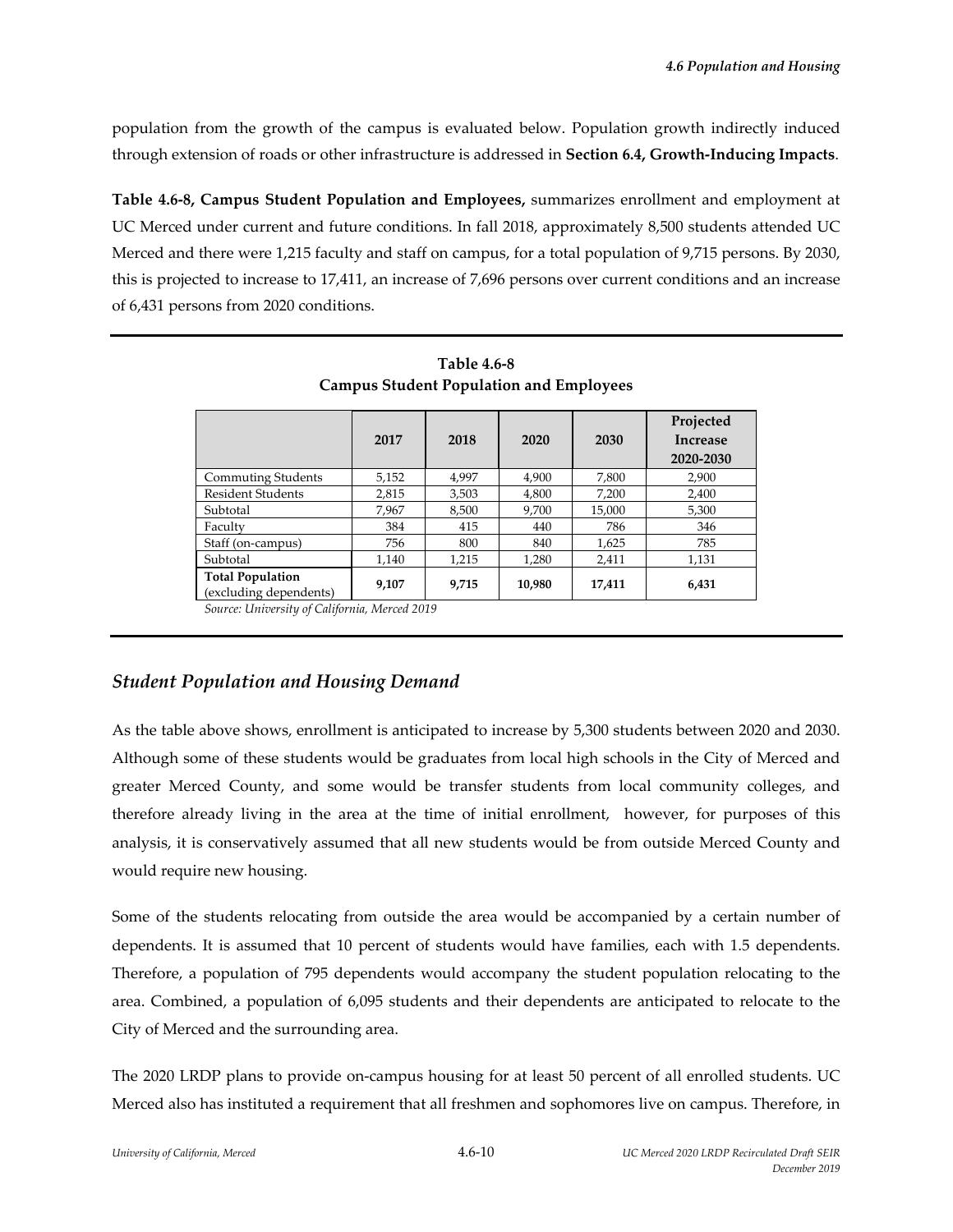addition to the new beds that will be added to the campus when the 2020 Project is completed in Fall 2020, more housing will be added to the campus under the 2020 LRDP. As a result, of the 5,300 new students, 2,400 students would be housed on the campus with the remaining 2,900 new students residing off campus. No housing for student families would be provided on the campus. Therefore, students with families are included in the new students who would live off campus. To estimate the housing demand associated with the 2,900 new students who would live off campus, the analysis assumes that approximately 530 of these students would have families and require one residential unit each. With respect to the new students with no dependents, the analysis conservatively assumes that there would be 2 students per dwelling unit; therefore the remaining 2,370 students living off campus would require approximately 1,185 resident units. Combined, off‐campus students would demand up to 1,715 housing units. In 2013, 31.6 percent of student households lived in the City of Merced and 49.8 percent lived outside the City of Merced but within a 40‐mile radius of campus in communities such as Atwater, Turlock, and Modesto. This distribution of student households has not changed substantially over the last five years, and thus it is expected that new students who would live off campus would result in a demand of 542 units in the City of Merced and 854 units in other communities within 40 miles of the campus.

#### *Faculty and Staff Population and Housing Demand*

Between 2020 and 2030, faculty at UC Merced is anticipated to increase by 346 persons and staff is anticipated to increase by 785 persons, for a total employment increase of 1,131 persons. Faculty and staff that are hired could already be living in the City of Merced or within the 40-mile radius of the campus at the time of hire. However, for purposes of this analysis, it is conservatively assumed that all new faculty would relocate from outside the area while half of staff would relocate from outside the 40‐mile radius area (half of the new staff would be local hires). Based on these assumptions, approximately 739 new employees would relocate from outside the area. The faculty and staff population relocating from outside the area would be accompanied by dependents. The current (2018) household size in the City of Merced is 3.22 persons per household (DOF 2018). Based on an average of 2.22 dependents per employee, employees relocating to the project area would be accompanied by approximately 1,641 dependents. Combined, a population of 2,380 persons (employees and their dependents) are anticipated to relocate to the City of Merced and the surrounding area.

The 739 employees relocating from outside the area would require housing and assuming one residential unit per employee, would require 739 units. In 2013, 49.3 percent of UC Merced faculty and staff lived in the City of Merced while 34.0 percent lived outside the City of Merced but within a 40‐mile radius of the campus. This distribution of employees has not changed substantially over the last five years, and thus it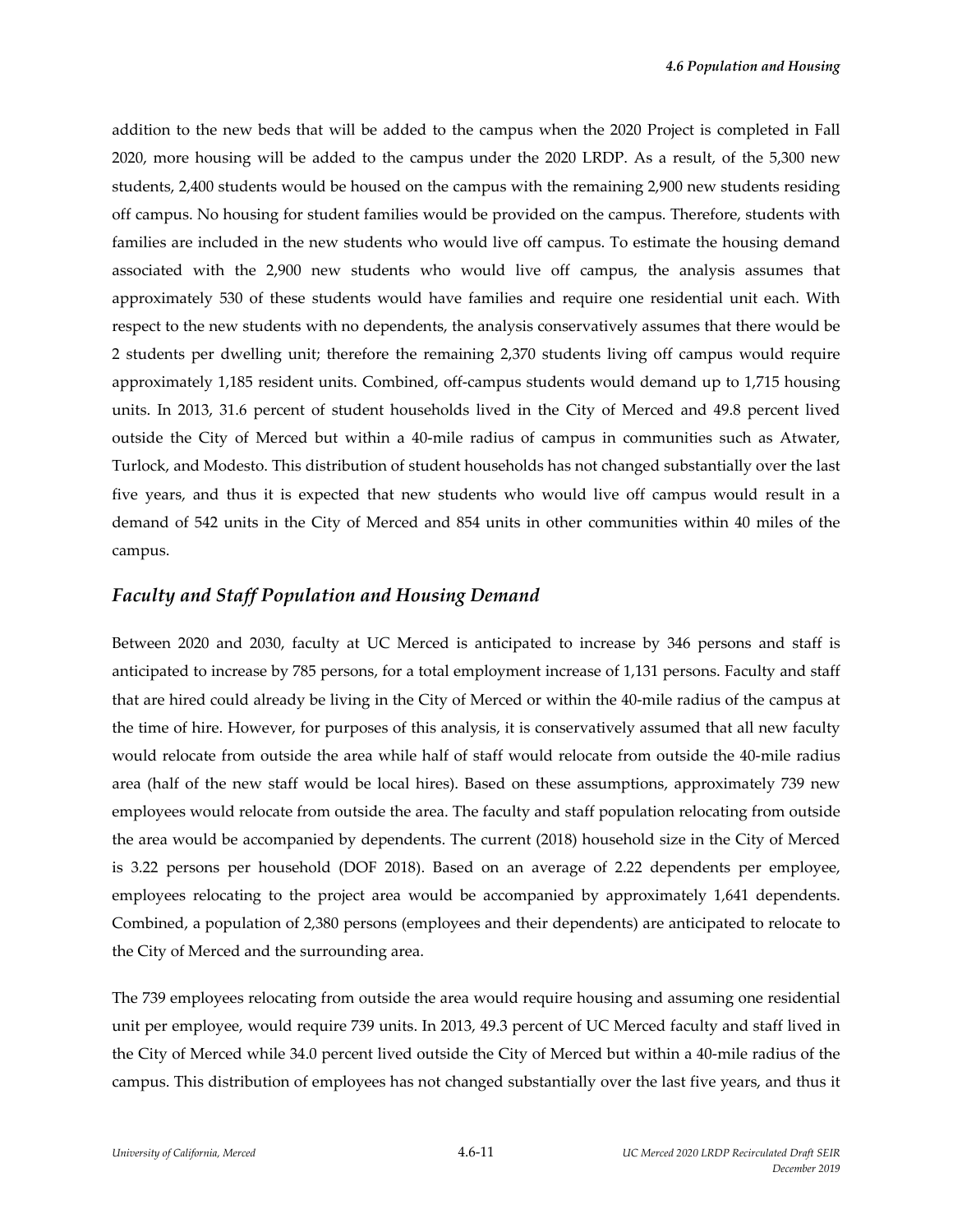is expected that the new employees would demand 364 units in the City of Merced and 251 units in other communities within 40 miles of the campus.

Based on the above calculations, a total of population of 8,475 students and employees, and the dependents of each group would relocate into the City of Merced and surrounding communities from other locations. This increase is substantially lower than the increase of 30,044 persons previously projected in the 2009 LRDP EIS/EIR. Further, the General Plans of the City of Merced and County of Merced include the population increase of 30,044 persons that was based on the enrollment projection of 25,000 students by 2030. As the population increase due to the implementation of the 2020 LRDP would be substantially lower than the growth that has been accounted for in the general plans, it would not represent substantial unplanned growth, and the impact related to population growth would be less than significant.

The significance of this population increase is analyzed below in terms of its effects on available housing in the study area, focusing on whether there would be adequate housing in the City of Merced and surrounding communities to house this population.

## *Impact on Housing*

Based on the population numbers and assumptions set forth above, **Table 4.6‐9, Estimated LRDP Population Related Housing Demand and Available Supply,** below presents the estimated demand for off-campus housing by the LRDP-related new population. As the table shows, this LRDP-related population would require approximately 906 residential units within the City of Merced and about 1,105 residential units in other communities within 40 miles of the campus (i.e., Rest of Study Area).

**Table 4.6‐9 Estimated LRDP Population Related Housing Demand and Available Supply (Dwelling Units)**

|                                | <b>City of Merced</b> | <b>Rest of Study Area</b> | <b>Total</b> |
|--------------------------------|-----------------------|---------------------------|--------------|
| Students                       | 542                   | 854                       | 1,396        |
| Faculty and Staff              | 364                   | 251                       | 615          |
| Total Demand                   | 906                   | 1,105                     | 2,011        |
| <b>Existing Vacant Housing</b> | 1,278                 | 19,078                    | 20,356       |
| Projected Housing based on     | 3,662                 | <b>NA</b>                 | 3,662        |
| applications with the City     |                       |                           |              |
| <b>MCAG Projections</b>        | 4.900                 | 52.850                    | 57.750       |

*Source: DOF 2018, Impact Sciences 2018*

Note: The previously circulated Draft SEIR included an estimated 2,050 new dwelling units as a housing projection for the City of Merced. That number was in error and did not agree with the total number of dwelling units that are planned or proposed in the City based on the list of cumulative projects in Table 4.0-1. Based on the projects in Table 4.0-1, a total of 3,662 new housing units are projected; this number is also consistent with the growth projections used in the *transportation impact analysis.*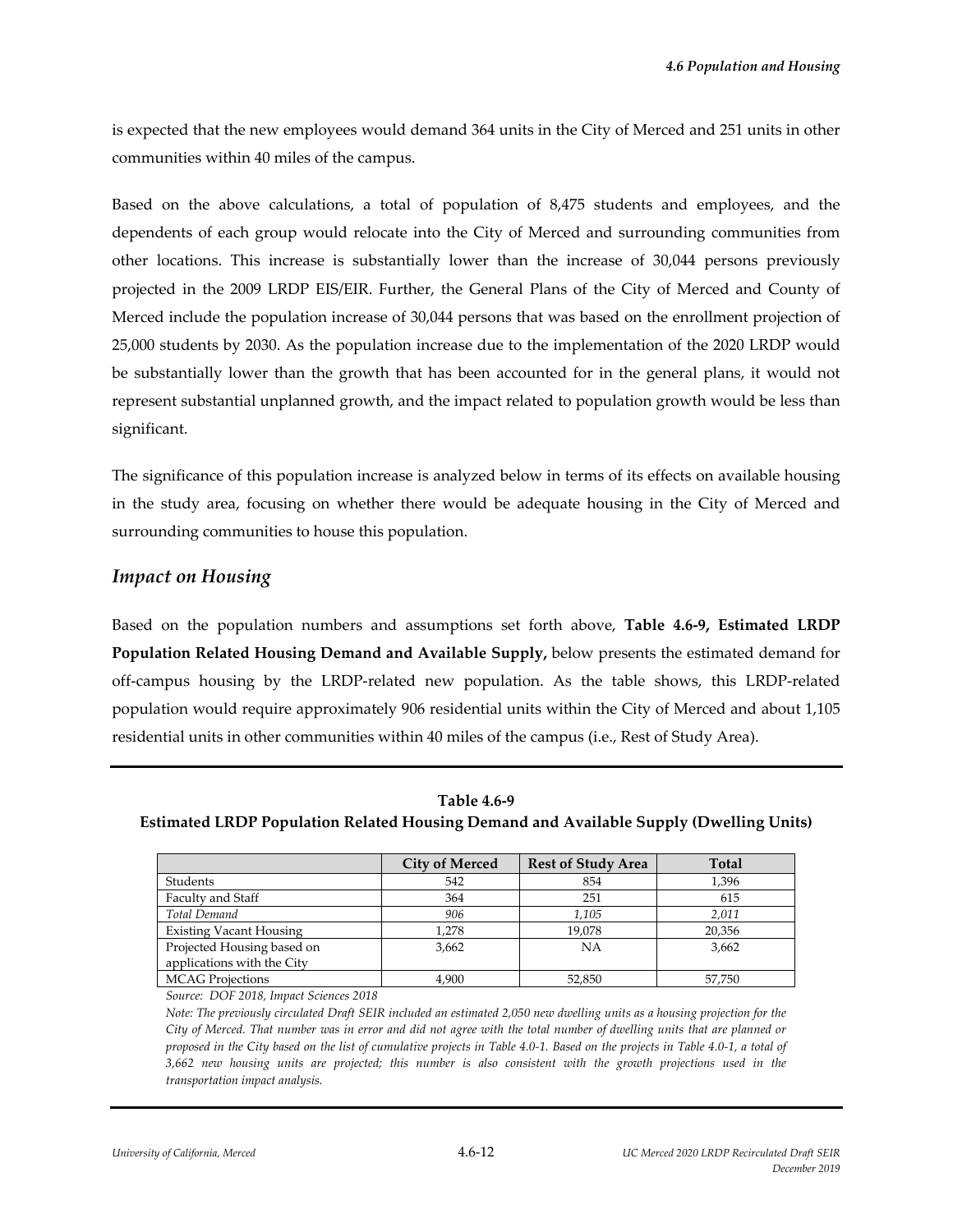### *Impact on City of Merced Housing*

The vacancy rate in the City of Merced is presently 4.6 percent, and with a total of 27,863 residential units in the City, there are currently 1,278 unoccupied units in Merced (DOF 2018). While some of these units may be unavailable due to safety or code violations, a majority of them are available for purchase and/or rent. In addition, as shown in **Table 4.0‐1**, there are a large number of proposed and pending residential projects in the City of Merced which, when completed, would provide an additional 3,662 residential units in Merced. Finally, MCAG projects that the City of Merced will add approximately 4,900 new units between 2020 and 2030. This projection is based on estimates contained in the City of Merced's General Plan, which took into account campus growth within its SUDP. The amount of campus growth within the City's SUDP was based on the 2009 LRDP, which planned to accommodate up to 25,000 students by 2030. Thus, given the number of units currently available, the number of units proposed and pending, and the fact that the City's General Plan planned for more campus growth than is now projected through 2030 under the 2020 LRDP, there would be enough housing in the City of Merced to accommodate the LRDP‐ related population expected to reside within the City's limits. As noted above, the University will develop more on‐campus housing so that at least 50 percent of the enrolled students under the 2020 LRDP can be housed on campus. Development of housing off campus is outside the purview of the University. However, in compliance with State Housing Law the Cities of Merced and Atwater periodically update their General Plan Housing Elements and plan to provide adequate land for the needed housing identified for each city by MCAG under the Regional Housing Needs Allocation program. Furthermore, as noted above, an additional 3,662 residential units are included in the list of proposed and pending projects in the City.

Comments received on the Draft SEIR assert that the LRDP‐related demand for housing in the City of Merced would result in increases in rents and the cost of housing for the public. This SEIR does not analyze any indirect socioeconomic effects, such as effects on the cost of housing, that could result from the campus‐related demand for housing. CEQA does not require a discussion of socioeconomic effects except where they would result in physical changes, and states that social or economic effects shall not be treated as significant effects (see CEQA Guidelines Section 15131).

#### *Impact on Housing within the Rest of Study Area*

The rest of the study area comprises communities within a 40-mile radius of the campus. It includes all of Merced County and large portions of Madera and Stanislaus Counties that contain urban centers. The vacancy rate in Merced County is presently 6.8 percent while the vacancy rates in Madera and Stanislaus Counties are higher at 10.1 and 7.1 percent, respectively (DOF 2018). With a total of 58,064 residential units within Merced County (excluding the City of Merced), there are currently 3,948 unoccupied units in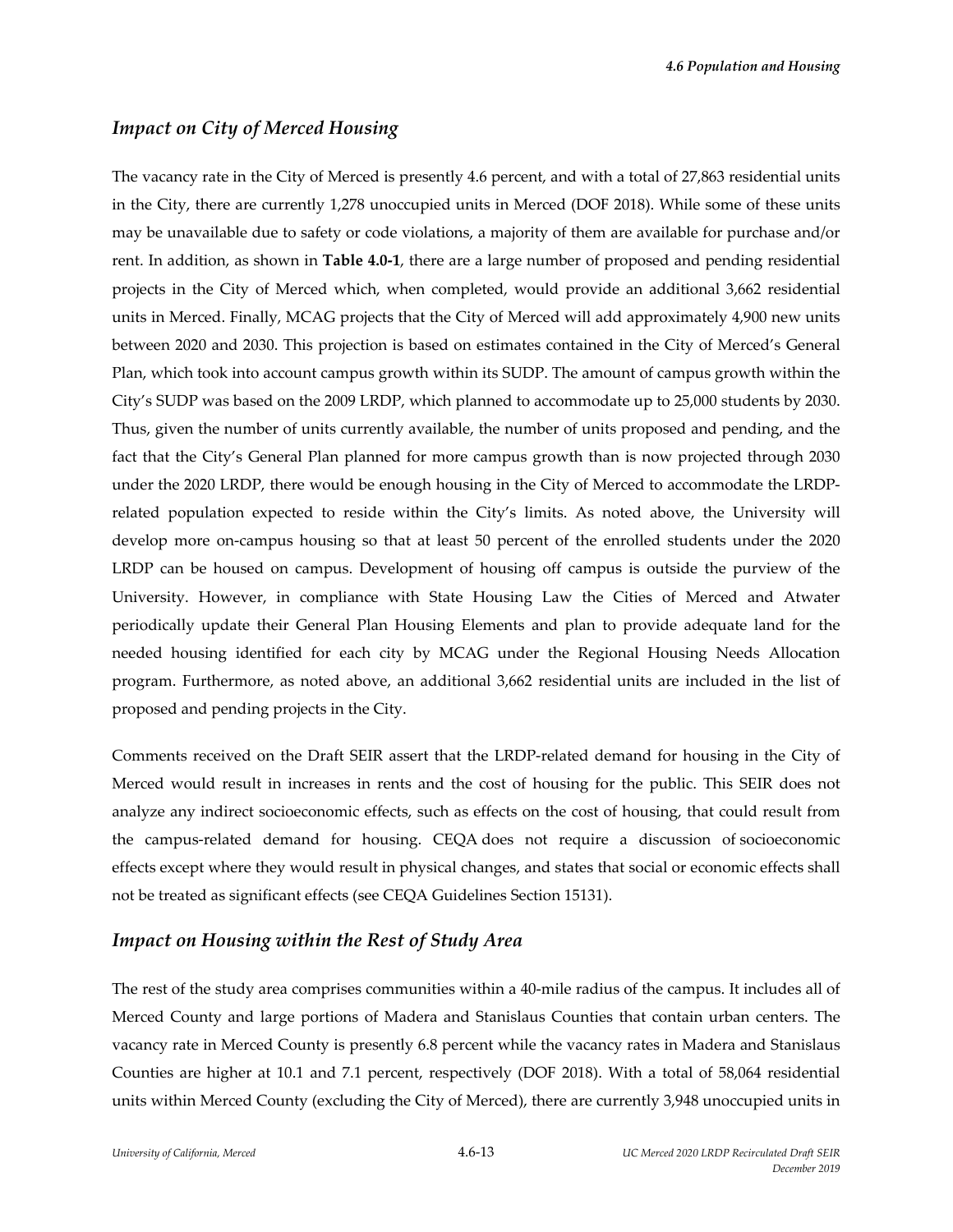the County. With a total of 50,315 residential units in Madera County and 141,516 residential units is Stanislaus County, there are currently 5,082 and 10,048 unoccupied units in each jurisdiction, respectively. For the same reasons discussed, most of these units are also available for purchase or rent. In addition, MCAG projects that incorporated and unincorporated portions of Merced County (excluding the City of Merced) will add approximately 9,400 new units between 2020 and 2030. Similarly, Madera County is projected to add approximately 18,700 households, which is a proxy for housing units, between 2020 and 2035 (MCTC 2014), while Stanislaus County is projected to add about 24,750 new residential units over the same period of time (StanCOG 2018). Therefore, given the number of units currently available and projected residential units in communities within a 40‐mile radius of campus, there would be enough housing in the area to accommodate the LRDP‐related population expected to reside within these communities.

In summary, as enough housing is available and planned in the City of Merced and in communities within the 40-mile radius study area to house additional students, employees, and dependents that would relocate into the study area, the impact on population growth and housing would be less than significant.

With respect to small-scale projects that may be located within lands designated CMU, CBRSL or ROS, due to the location, small size, and nature of these projects, they would not cause the campus population to increase, and to the extent a small project would add employees to the campus, those new employees are accounted for in the employment increase analyzed above. For the same reasons that are set forth above, the impact of small-scale projects on population and housing would be less than significant.

**Mitigation Measures:** No mitigation is required.

## **4.6.6 Cumulative Impacts and Mitigation Measures**

l

# **Cumulative Impact C‐PH‐1: Development of the campus under the 2020 LRDP, in conjunction with other past, present, and reasonably foreseeable future development in the project area, would not substantially increase regional population. (***Less than Significant)*

The year of analysis for the cumulative impact analysis is 2035. Although the horizon year used in this Draft SEIR for the 2020 LRDP is 2030 and the plan does not provide land use planning for campus growth beyond that year, it is anticipated that the campus will continue to grow beyond 2030, although the rate and manner of that growth is not known at this time. For purposes of the cumulative impact analysis in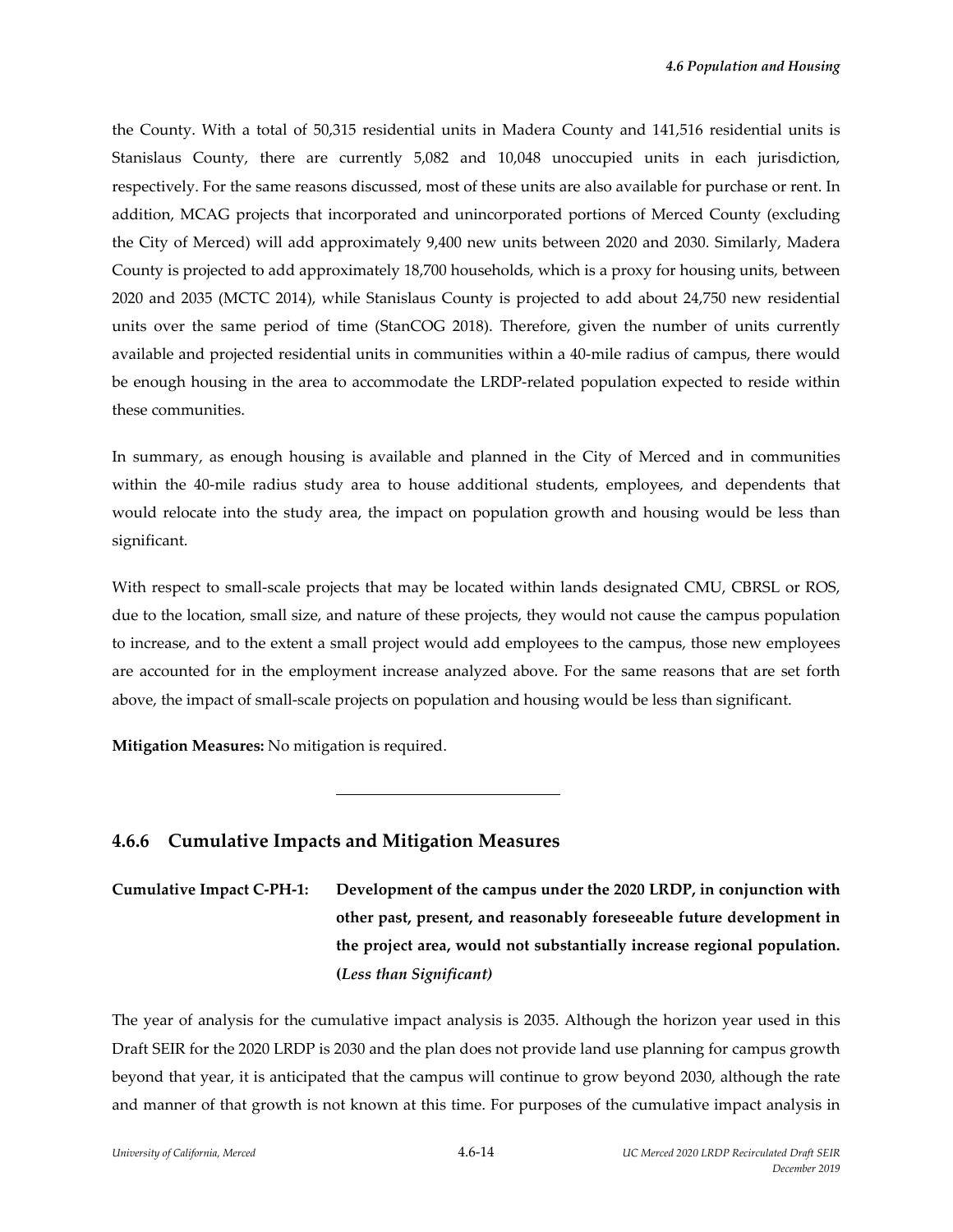this Draft SEIR, it is assumed that enrollment will continue to increase at the same annual rate as is currently projected between 2020 and 2030. Based on this assumption, the enrollment is projected to increase to 17,500 students, and faculty and staff are projected to increase to 2,975 employees by 2035 (see **Table 4.6‐10**). In addition, approximately 1,200 additional students would be housed on the campus over this 5‐year period. When combined with the number of students and employees added under the 2020 LRDP through 2030, the campus is expected to add 7,800 students, 460 faculty members, and 1,235 staff between 2020 and 2035. In addition, 3,600 of the 7,800 new students would be housed on the campus by 2035.

|                                                   | 2020   | 2030   | 2035   | Projected Increase<br>2020-2035 |
|---------------------------------------------------|--------|--------|--------|---------------------------------|
| <b>Commuting Students</b>                         | 4,900  | 7,800  | 9,100  | 4,200                           |
| <b>Resident Students</b>                          | 4,800  | 7,200  | 8,400  | 3,600                           |
| Subtotal                                          | 9,700  | 15,000 | 17,500 | 7,800                           |
| Faculty                                           | 440    | 786    | 900    | 460                             |
| Staff (on-campus)                                 | 840    | 1,625  | 2,075  | 1,235                           |
| Subtotal                                          | 1,280  | 2,411  | 2,975  | 1,695                           |
| <b>Total Population</b><br>(excluding dependents) | 10,980 | 17,411 | 20,475 | 9,495                           |

**Table 4.6‐10 Campus Student Population and Employees by 2035**

*Source: University of California, Merced 2019* 

# *Student Population and Housing Demand*

Assuming that 10 percent of students would have families, each with 1.5 dependents, a population of 1,170 dependents would accompany the student population relocating to the area, thus resulting in additional combined population of 8,970 students and their dependents between 2020 and 2035. As a total of 3,600 students would be housed on the campus, the remaining 4,200 would reside off campus. As no family housing would be provided on the campus, approximately 780 of these students would have families and thus would require one residential unit each. Again, based on a conservative assumption of two students per unit, the remaining 3,420 students living off‐campus would require an additional 1,710 residential units. Combined, by 2035 new students living off campus would require 2,490 residential units. Assuming the same distribution of students living in the City of Merced and in the surrounding study area as above, approximately 787 units would be needed in the City while the remaining 1,240 units would be needed outside Merced but within a 40‐mile radius.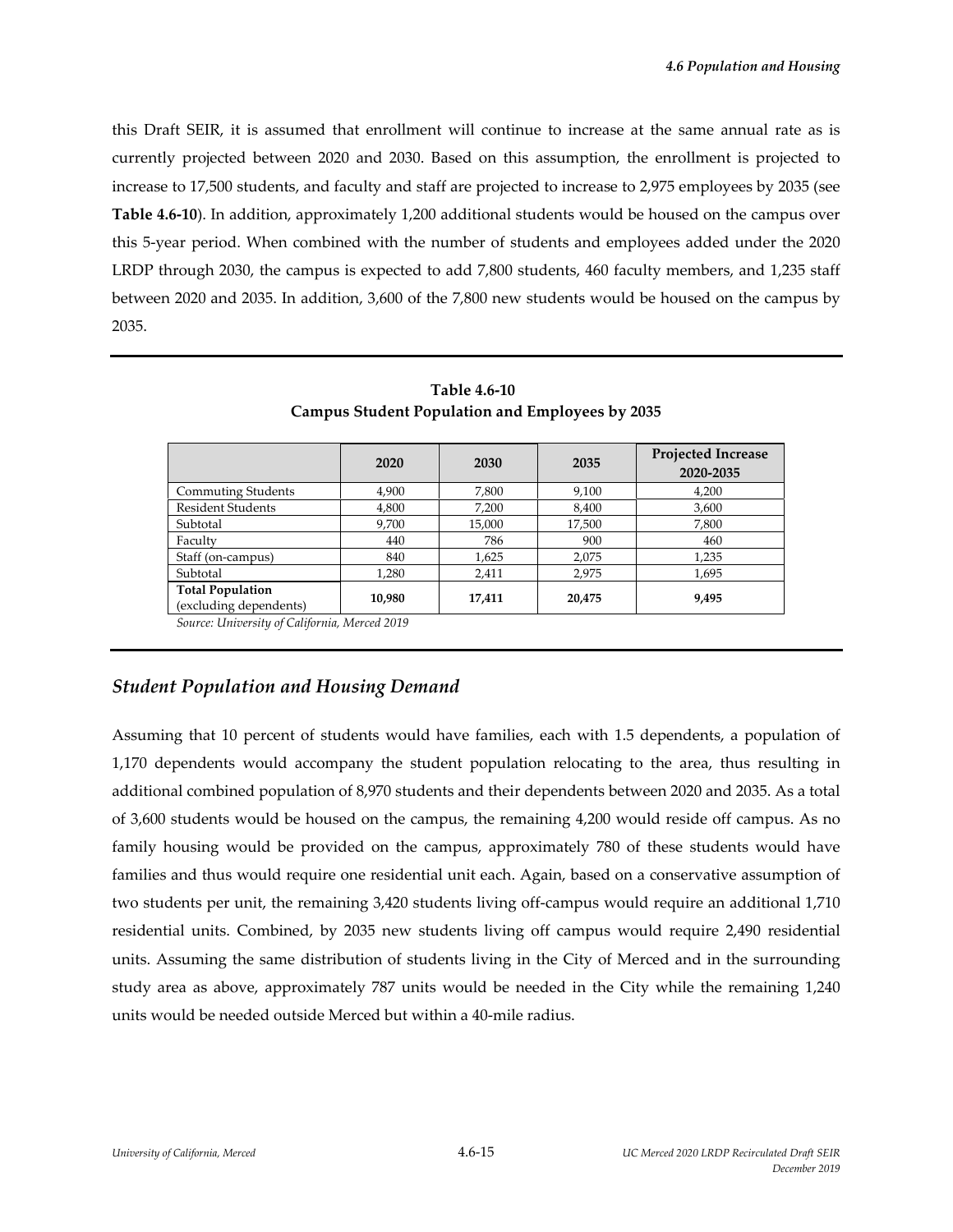#### *Employee Population and Housing Demand*

Based on the same assumption that all faculty members and one-half of staff members would originate outside the study area, a total of 1,078 employees would relocate to the City of Merced and surrounding study area between 2020 and 2035. Furthermore, assuming an average of 2.22 dependents per employee, approximately 2,393 dependents would accompany the new faculty and staff members, thus resulting in additional combined population of 3,471 employees and their dependents over this 15‐year period. Combined, faculty and employees would demand 898 units. Assuming the same distribution of employees living in the City of Merced and in the surrounding area as above, employees would demand an additional 531 residential units in the City and 367 additional residential units outside Merced but within the 40‐mile radius study area.

Based on the above calculations, by 2035 a total of 12,441 students and employees, and the dependents of each group would relocate into the City of Merced and surrounding communities from other locations. This increase is substantially lower than the increase of 30,044 persons previously projected in the 2009 LRDP EIS/EIR. Further, the General Plans of the City of Merced and County of Merced include the population increase of 30,044 persons that was based on the enrollment projection of 25,000 students by 2030. As the population increase due to campus growth through 2035 would be substantially lower than the campus growth that has been accounted for in the general plans, it would not represent substantial unplanned growth, and the cumulative impact related to population growth would be less than significant.

#### *Impact on Study Area Housing*

Based on calculations presented above, the students, employees, and dependents would demand about 1,460 residential units within the City of Merced and about 1,607 residential units in other communities within 40 miles of the campus by 2035.

According to MCAG, the City of Merced is expected to add 20,267 residents between 2020 and 2035, and with a current household size of 3.22 residents per unit, would require the addition of 6,294 residential units. Merced County (not including the City of Merced) is also expected to add 46,173 residents over the same 15-year period, and with a current household size of 3.41 residents per unit, would require 13,540 residential units. Finally, Madera and Stanislaus Counties are expected to add 59,354 and 102,880 residents between 2020 and 2035, respectively. Madera County currently has a household size of 3.34 residents per unit while Stanislaus County has a household size of 3.25 residents per unit. Based on these figures, population growth in Madera and Stanislaus Counties would require the addition of 17,771 and 31,655 residential units in each jurisdiction, respectively.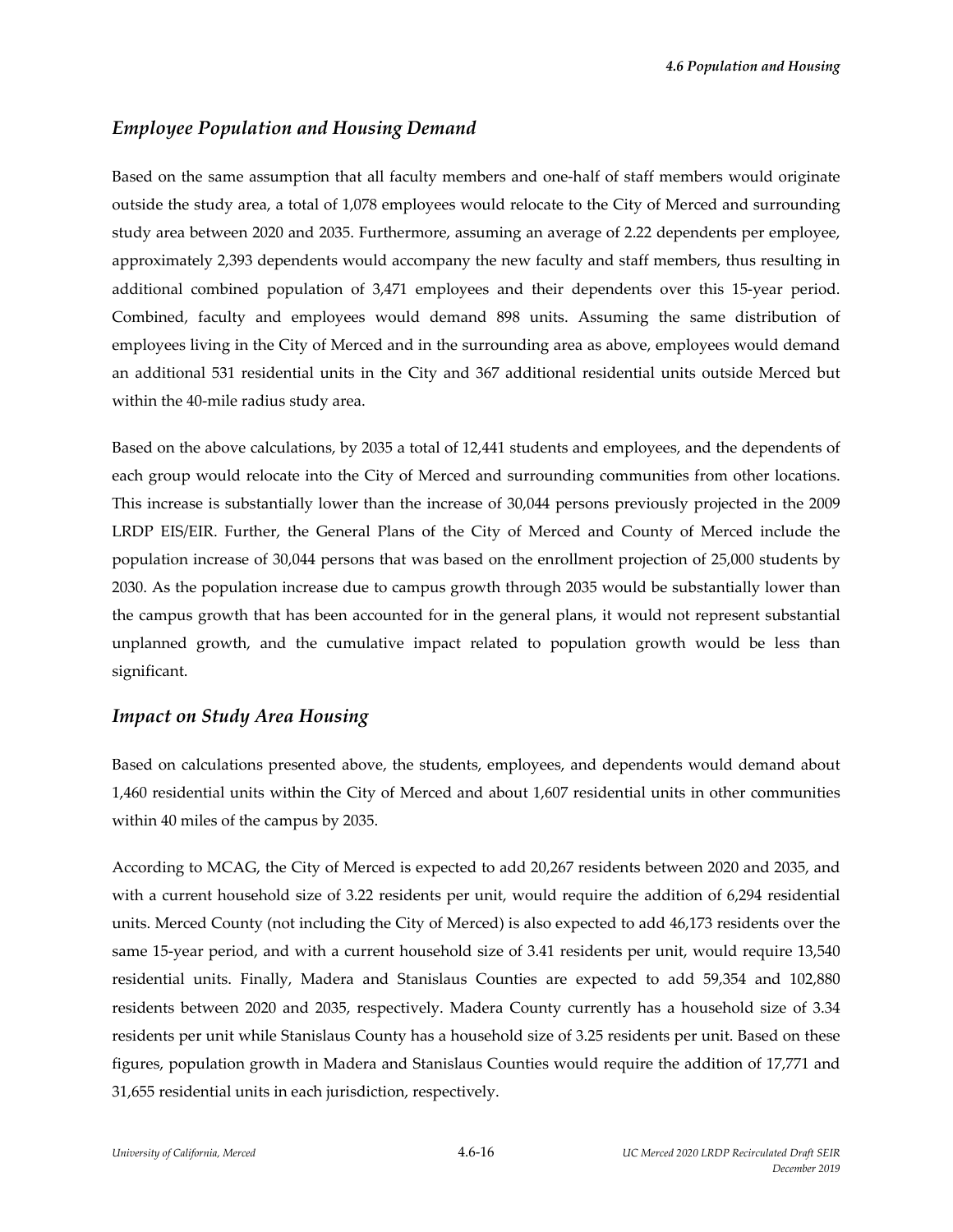Combined, campus growth and expected growth in the City of Merced would require an additional 7,754 residential units. As discussed above, there are currently 1,278 unoccupied units in the City of Merced, and a total of 3,662 new residential units are including in proposed and pending projects. Combined these unoccupied and new units would meet approximately 64 percent of campus demand and expected growth in Merced. In addition, according to MCAG projections for the City of Merced, which take into account campus growth, the City is projected to add approximately 20,267 new units between 2020 and 2035, which would cover the remainder of campus growth and expected growth in Merced. For these reasons, there is enough existing and planned housing in the City of Merced to accommodate future growth in the City, including campus growth.

Combined, campus growth and projected growth outside the City of Merced but within a 40-mile radius of the campus would require an additional 64,573 residential units. **Table 4.6‐11, Existing and Projected Housing Supply within a 40‐mile Radius through 2035,** below presents the current and projected housing in Merced, Madera and Stanislaus Counties.

|                                   | <b>Existing Vacant</b> | <b>Projected New</b> |
|-----------------------------------|------------------------|----------------------|
| County                            | Housing                | Housing              |
| Merced (excluding City of Merced) | 3,948                  | 66,440               |
| Madera                            | 5,082                  | 18,662               |
| Stanislaus                        | 10,048                 | 35,717               |
| Total                             | 19,078                 | 120,819              |
| Cumulative Demand                 | 64,573                 |                      |

**Table 4.6‐11 Existing and Projected Housing Supply within a 40‐mile Radius through 2035**

Source: MCAG 2018, Impact Sciences 2018

As discussed above, there are currently 3,948 unoccupied units in Merced County (excluding the City of Merced), 5,082 unoccupied units in Madera County, and 10,048 unoccupied units in Stanislaus County. In addition, MCAG projects that incorporated and unincorporated portions of Merced County (excluding the City of Merced) will add approximately 66,440 new units between 2020 and 2035. Similarly, Madera County is projected to add approximately 10,562 households, which is used as a proxy for housing units, between 2020 and 2035 (MCTC 2018), while Stanislaus County is projected to add about 35,717 new residential units over the same period of time (StanCOG 2018). Combined, unoccupied units within a 40‐ mile radius of the campus would meet approximately 30 percent of campus demand and expected growth in Merced, Madera, and Stanislaus Counties, while the additional housing projected in surrounding communities would cover the remainder of campus growth and other foreseeable growth in the area. There would be enough housing in the area to accommodate future growth within a 40-mile radius of the campus, including campus growth.